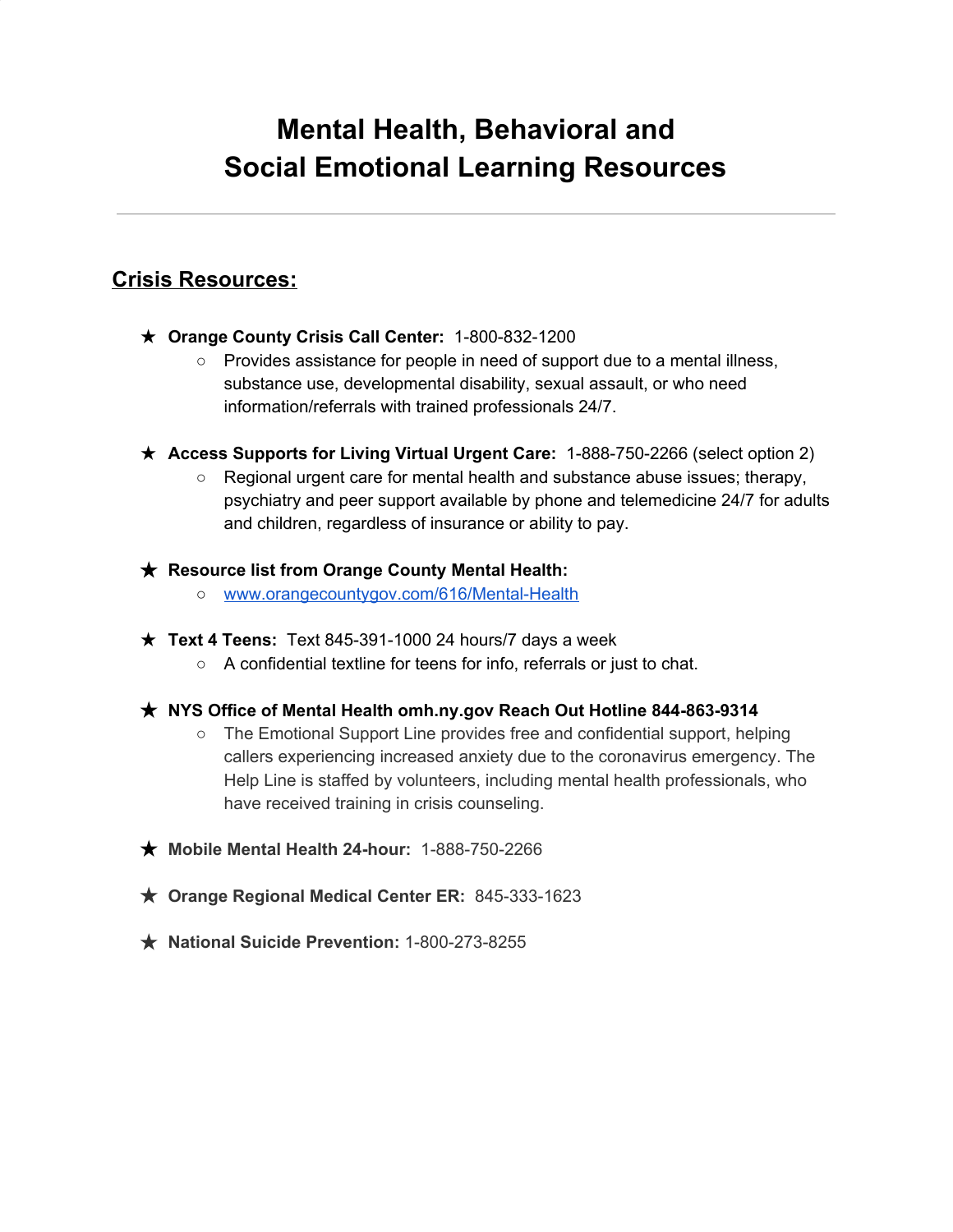## **Parent Resources:**

- ❏ **Orange County Cornell Cooperative Extension**
- ❏ **Orange County Cornell Cooperative Extension's Webinar** *Tapping into Resilience* **which was taped on Thursday and might be worth watching...**
- ❏ **Resources for parents struggling to balance work, child care and self-care while keeping worries, both your children's and your own, under control.**
- ❏ **Helping Kids Learn at home: Self Directed Learning**
- ❏ **How to Talk to Your Anxious Child or Teen About Coronavirus**
- ❏ **How to Avoid Passing Anxiety to Your Children**
- ❏ **Talking to your Child about COVID-19:**
- ❏ **Brain Pop Video-COVID-19** It can be scary to hear about a disease outbreak, but learning the facts can help ease your mind.
- ❏ **Helping Children Cope with Changes from COVID-19** This article from the National Association of School Psychologists gives suggestions on how to discuss the COVID-19 epidemic with children and families who are adapting and evolving to this pandemic everyday.
- ❏ **Social Emotional Learning Resources During COVID-19**
- ❏ **Manage Anxiety and Stress**

### **Elementary School Student Activities:**

- ❏ **GoNoodle: Home** Go Noodle is a website that engages kids in movement and mindfulness activities that are designed to promote physical wellness, academic success and social-emotional health.
- ❏ **51 Mindfulness Activities for Children** The best way to show students how to be mindful is to practice it in class. Use these 51 engaging mindfulness activities for kids to help your students hone their self-awareness and self-regulation skills.
- ❏ **Casel Resources** A link connects to confidentparentsconfidentkids.org and a whole series of "EQ in your PJs" videos and activities that will be rolled out weekly.
- ❏ **Managing Stress Before it Manages You** 4 part series